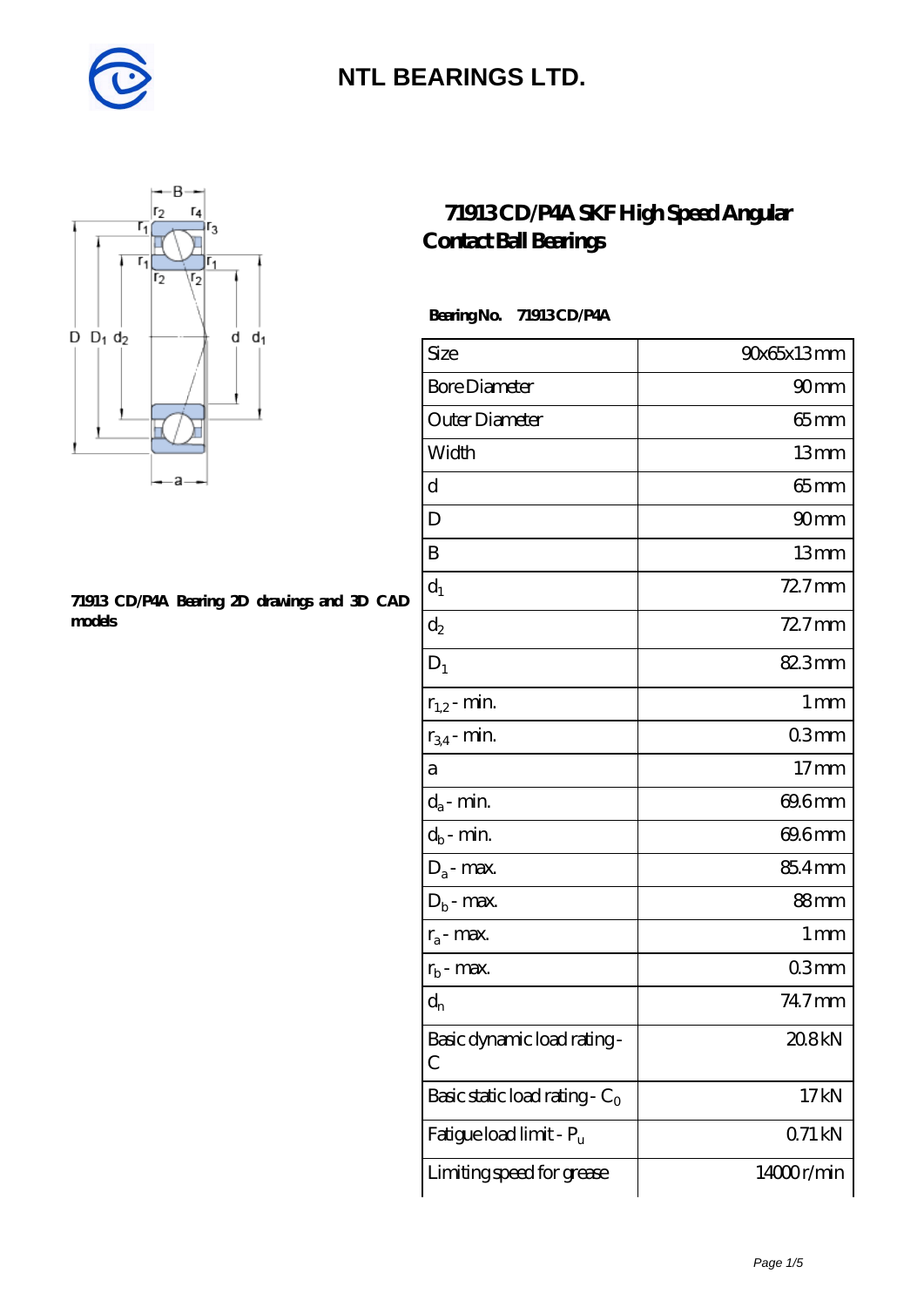

| lubrication                           |                         |
|---------------------------------------|-------------------------|
| Limiting speed for oil<br>lubrication | $2200$ mm/min           |
| Ball - $D_w$                          | 7.938mm                 |
| Ball - z                              | 26                      |
| $G_{\mathrm{ref}}$                    | 285cm3                  |
| Calculation factor - $f_0$            | 107                     |
| Preload class $A - G_A$               | 80 <sub>N</sub>         |
| Preload class $B - G_B$               | 160N                    |
| Preload class $C - G_C$               | 320N                    |
| Preload class $D - G_D$               | 640N                    |
| Calculation factor - f                | 1.2                     |
| Calculation factor - f                |                         |
| Calculation factor - $f_{2A}$         | 1                       |
| Calculation factor - $f_{2B}$         | 1.04                    |
| Calculation factor - $f_{\chi}$       | 1.09                    |
| Calculation factor - $f_{2D}$         | 1.15                    |
| Calculation factor - $f_{HC}$         | 1                       |
| Preload class A                       | 56N/micron              |
| Preload class B                       | 75N/micron              |
| Preload class C                       | 104N/micron             |
| Preload class D                       | 148N/micron             |
| Category                              | Precision Ball Bearings |
| Inventory                             | 0 <sup>0</sup>          |
| Manufacturer Name                     | SKF                     |
| Minimum Buy Quantity                  | N/A                     |
| Weight/Kilogram                       | ( )                     |
| Product Group                         | <b>BO4270</b>           |
| Enclosure                             | Open                    |
| Precision Class                       | ABEC 7   ISO P4         |
|                                       |                         |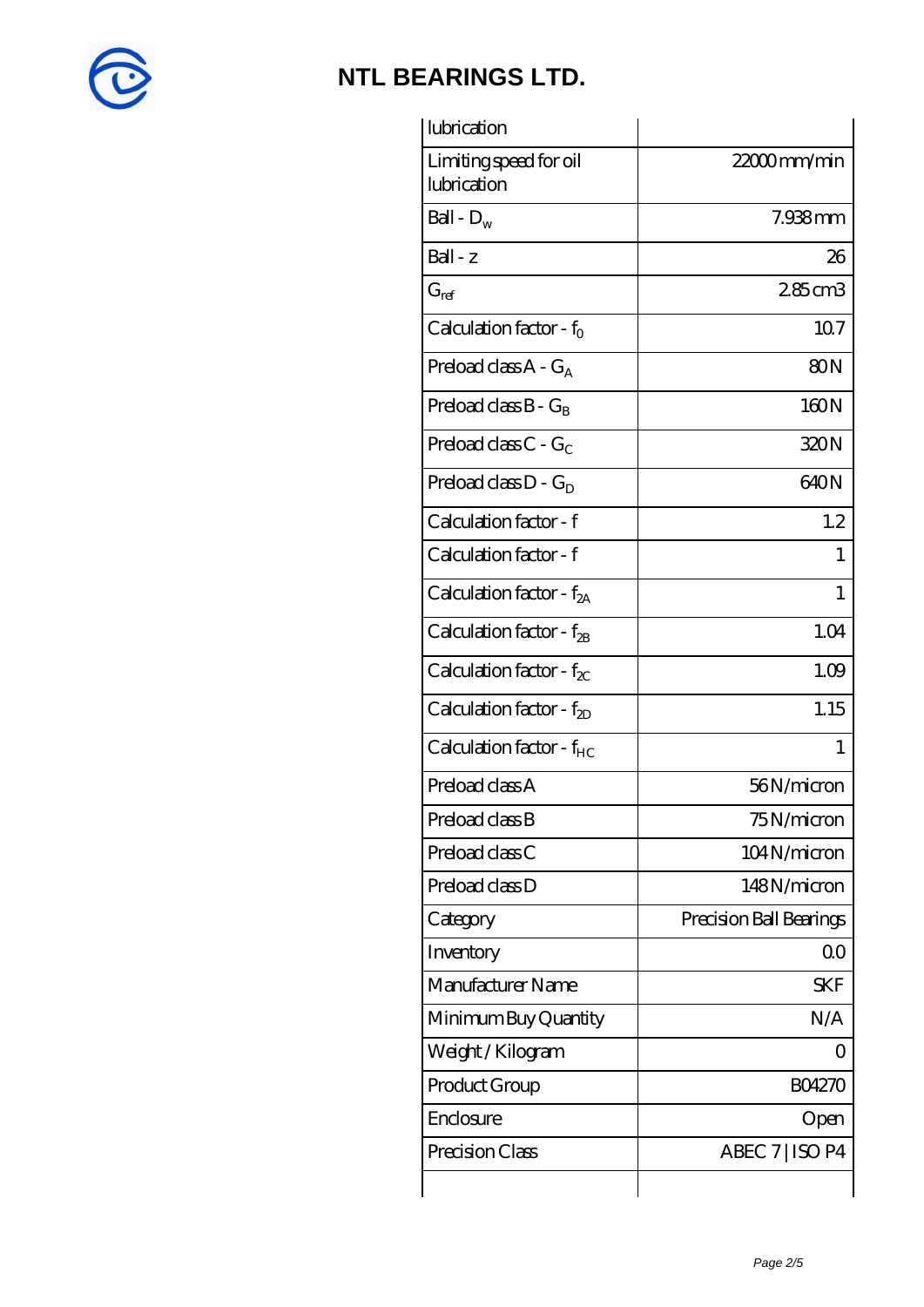

| Material - Ball        | Steel                                                                                                                                                                                                                                 |
|------------------------|---------------------------------------------------------------------------------------------------------------------------------------------------------------------------------------------------------------------------------------|
| Number of Bearings     | 1 (Single)                                                                                                                                                                                                                            |
| Contact Angle          | 15Degree                                                                                                                                                                                                                              |
| Preload                | None                                                                                                                                                                                                                                  |
| Raceway Style          | 1 Rib Outer Ring                                                                                                                                                                                                                      |
| Cage Material          | Phenolic                                                                                                                                                                                                                              |
| Rolling Element        | <b>Ball Bearing</b>                                                                                                                                                                                                                   |
| Flush Ground           | No                                                                                                                                                                                                                                    |
| Inch - Metric          | Metric                                                                                                                                                                                                                                |
| <b>Other Features</b>  | Single Row   Angular<br>Contact   High Capacity<br>Basic Design                                                                                                                                                                       |
| Long Description       | 65MM Bore: 90MM<br>Outside Diameter: 13MM<br>Width; Open Enclosure;<br>ABEC 7   ISO P4 Precision;<br>Steel Ball Material; 1<br>(Single) Bearing 15Degree<br>Contact Angle; Phenolic<br>Cage Material; 1 Rib Outer<br><b>Ring Race</b> |
| Category               | Precision Ball Bearings                                                                                                                                                                                                               |
| <b>UNSPSC</b>          | 31171531                                                                                                                                                                                                                              |
| Harmonized Tariff Code | 8482105028                                                                                                                                                                                                                            |
| Noun                   | Bearing                                                                                                                                                                                                                               |
| Keyword String         | <b>Ball Angular Contact</b>                                                                                                                                                                                                           |
| Manufacturer URL       | http://www.skf.com                                                                                                                                                                                                                    |
| Bore                   | 2559Inch   65 Millimeter                                                                                                                                                                                                              |
| Outside Diameter       | 3543Inch   90Millimeter                                                                                                                                                                                                               |
| Width                  | 0.512 Inch   13 Millimeter                                                                                                                                                                                                            |
| $d_1$                  | $727$ mm                                                                                                                                                                                                                              |
| $d_2$                  | $727$ mm                                                                                                                                                                                                                              |
| $D_1$                  | 82.3mm                                                                                                                                                                                                                                |
| $r_{1,2}$ min.         | 1 <sub>mm</sub>                                                                                                                                                                                                                       |
| $r_{34}$ min.          | 03mm                                                                                                                                                                                                                                  |
|                        |                                                                                                                                                                                                                                       |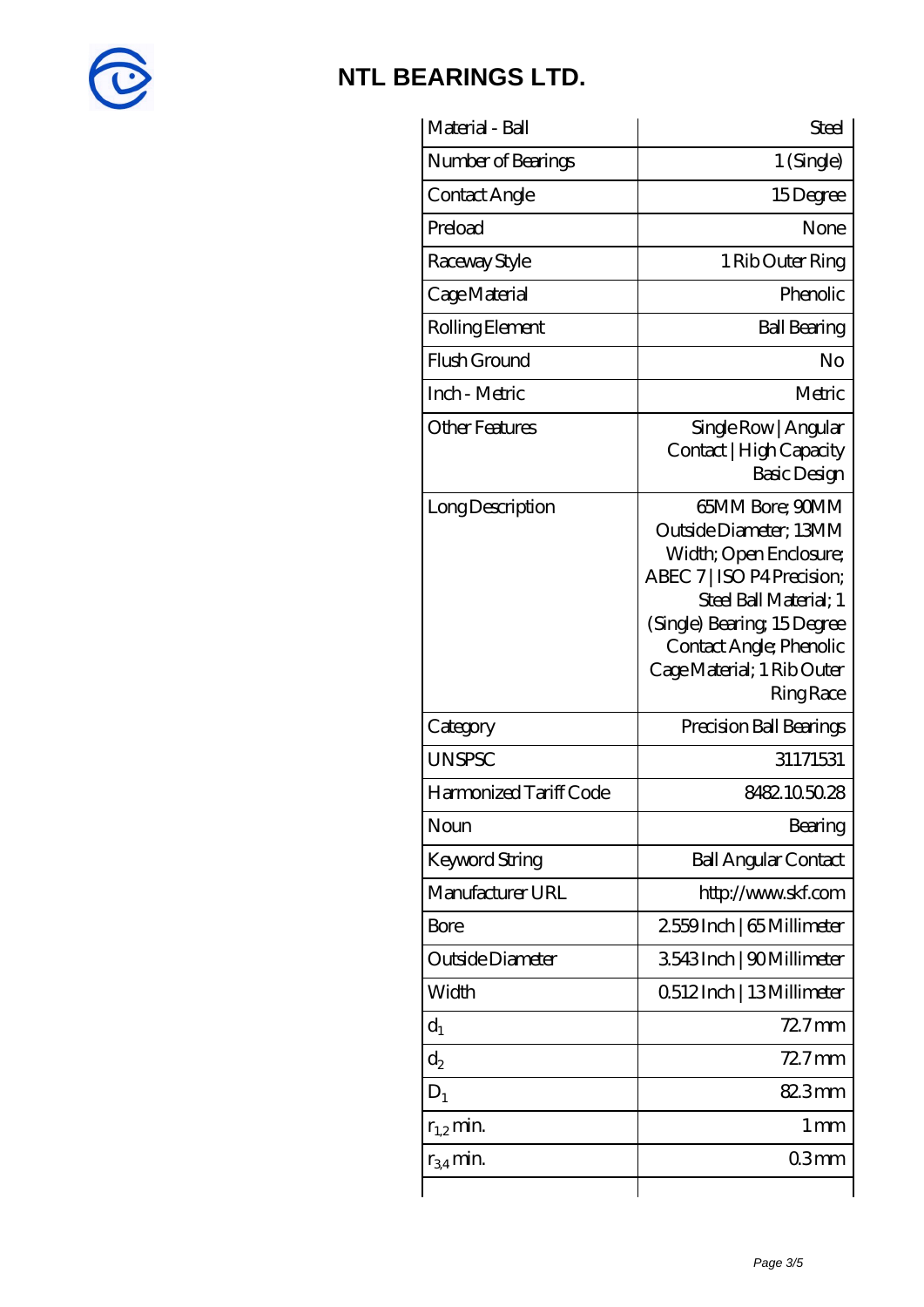

| $d_a$ min.                                  | 69.6mm             |
|---------------------------------------------|--------------------|
| $d_h$ min.                                  | 69.6mm             |
| $D_a$ max.                                  | 85.4mm             |
| $Db$ max.                                   | 88mm               |
| $r_a$ max.                                  | $1 \,\mathrm{mm}$  |
| $r_{\rm b}$ max.                            | 03mm               |
| $d_{n}$                                     | 74.7mm             |
| Basic dynamic load rating C                 | 208kN              |
| Basic static load rating $C_0$              | 17kN               |
| Fatigue load limit $P_u$                    | 071kN              |
| Attainable speed for grease<br>lubrication  | 14000r/min         |
| Attainable speed for oil-air<br>lubrication | $22000$ r/min      |
| Ball diameter $D_w$                         | $7.938$ mm         |
| Number of balls z                           | 26                 |
| Reference grease quantity<br>$G_{ref}$      | $285 \text{ cm}^3$ |
| Preload class A $G_A$                       | 80N                |
| Static axial stiffness, preload<br>classA   | $56N/\mu$ m        |
| Preload class $BG_R$                        | 160N               |
| Static axial stiffness, preload<br>classB   | $75N/\mu$ m        |
| Preload class C $G_C$                       | 320N               |
| Static axial stiffness, preload<br>classC   | $104N/\mu$ m       |
| Preload class $D G_D$                       | 640N               |
| Static axial stiffness, preload<br>classD   | 148N/μ m           |
| Calculation factor f                        | 1.2                |
| Calculation factor $f_1$                    | 1                  |
| Calculation factor $f_{2A}$                 | 1                  |
| Calculation factor $f_{\rm 2B}$             | 1.04               |
|                                             |                    |